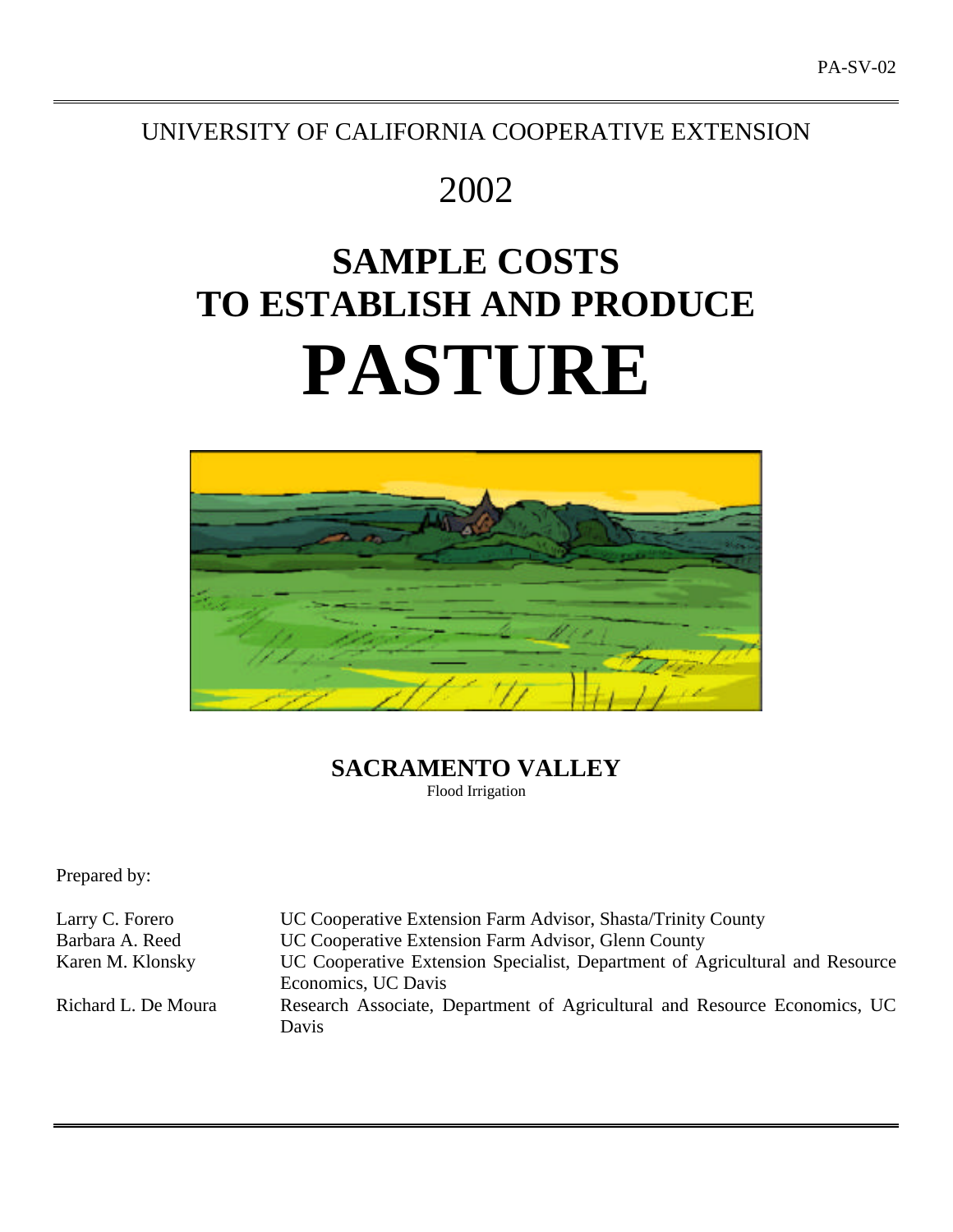## **UNIVERSITY OF CALIFORNIA COOPERATIVE EXTENSION**

# **SAMPLE COSTS TO ESTABLISH AND PRODUCE PASTURE Sacramento Valley -2002**

# **STUDY CONTENTS**

| Table 6. WHOLE FARM ANNUAL EQUIPMENT, INVESTMENT and OVERHEAD COSTS14 |  |
|-----------------------------------------------------------------------|--|
|                                                                       |  |
|                                                                       |  |

# **INTRODUCTION**

Sample costs to establish a pasture stand and produce irrigated pasture in the Sacramento Valley are shown in this study. The study is intended as a guide only, and can be used to make production decisions, determine potential returns, prepare budgets and evaluate production loans. Practices described are based on the production practices considered typical for this crop and region, but will not apply to every farm situation. Sample costs for labor, materials, equipment and custom services are based on current figures. "Your Costs" columns in Tables 1, 2, 3 and 4 are provided for entering your farm costs.

The hypothetical farm operations, production practices, overhead, and calculations are described under the assumptions. For additional information or an explanation of calculations used in the study call the Department of Agricultural and Resource Economics, University of California, Davis, California, (530) 752- 3589 or the local UC Cooperative Extension office.

Sample Cost of Production Studies for many commodities are available and can be requested through the Department of Agricultural and Resource Economics, UC Davis, (530) 752-3589. Current studies can be downloaded from the department website http://coststudies.ucdavis.edu or obtained from the local county UC Cooperative Extension offices. Some archived studies are also available on the website.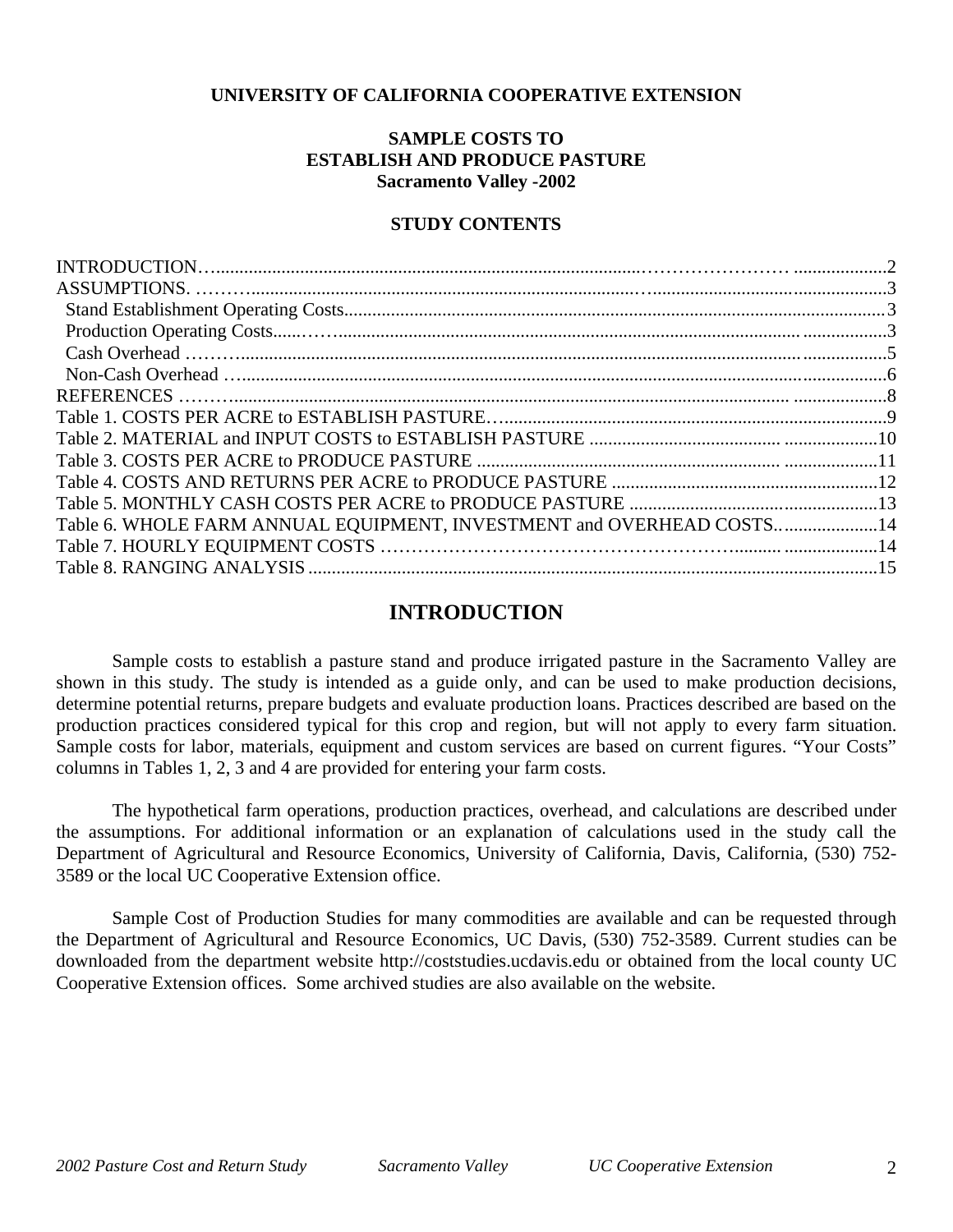# **ASSUMPTIONS**

The assumptions refer to Tables 1 to 8 and pertain to sample costs to establish a pasture stand, produce pasture and pasture hay in the Sacramento Valley. Practices described are not University of California recommendations but represent production practices and materials considered typical of a well-managed pasture stand in the Sacramento Valley. Costs, materials, and practices in this study will not be applicable to all situations. Establishment and cultural practices vary among growers within the region. **The use of trade names in this report does not constitute an endorsement or recommendation by the University of California nor is any criticism implied by omission of other similar products.**

Farm. The hypothetical farm consists of 50 contiguous acres. Pasture is being established and produced on 40 acres that had been previously planted to pasture. The remaining 10 acres are roads, farmstead, and miscellaneous buildings and corrals. The farm also includes cattle that are fed pasture hay and/or grazed on the pasture. The owner manages the farm and cattle.

### **Stand Establishment Operating Costs**

Tables 1 to 2

Land Preparation. The ground is ripped 20 to 32 inches deep to fracture the soil and improve water infiltration. The field is disced with a semi stubble and/or finish disc to break up clods and smooth the surface, creating better seed-to-soil contact for good germination. Borders (levees) for irrigation checks are made at periodic intervals (40 ft in this study) through the field. Border costs include the tractor operations and two men furnished by the custom operator to assist in shoveling and levee building. The land is level, so the fields are floated to remove small high and low spots. A custom operator does all of the land preparation through planting.

**Planting**. In September, an irrigated pasture mix at 15 to 20 pounds per acre is planted with a Brillion seed planter. A custom operator does the planting. Stand life in this study is 20 years.

Fertilization. Prior to planting, 200 pounds of 16-20-0 is spread and incorporated by discing. A custom operator does the application. Growers should apply fertilizer or soil amendments after appropriate soil and/or tissue testing in the establishment and succeeding years.

**Irrigation**. Irrigations are done preplant (August), immediately after planting (September), and 10 to 14 days later (October) to germinate the seed. A total of nine acre-inches is applied during the establishment year.

**Weed Control**. Grasses and broadleaf weeds can compete with the seedlings during stand establishment, but are not often a problem.

**Harvest**. August plantings will not produce a crop in the first year.

# **Production Operating Costs**

Tables 3 to 8.

**Irrigation**. The water is supplied by an irrigation district and is gravity fed into the growers irrigation system. Water districts in the Sacramento Valley were randomly selected for water costs and an average cost selected. Costs vary among districts and depending on the district, the rates are either metered (per acre foot) or non-metered rates (per acre). Four-acre feet of water, converted to per-acre costs ranged from \$12 to \$140 or \$3 to \$35 per acre-foot. Irrigation begins in April and continues into October. Four and one-half acre-feet of water at \$15.77 per acre-foot or \$1.31 per acre-inch is applied by border-flood irrigation.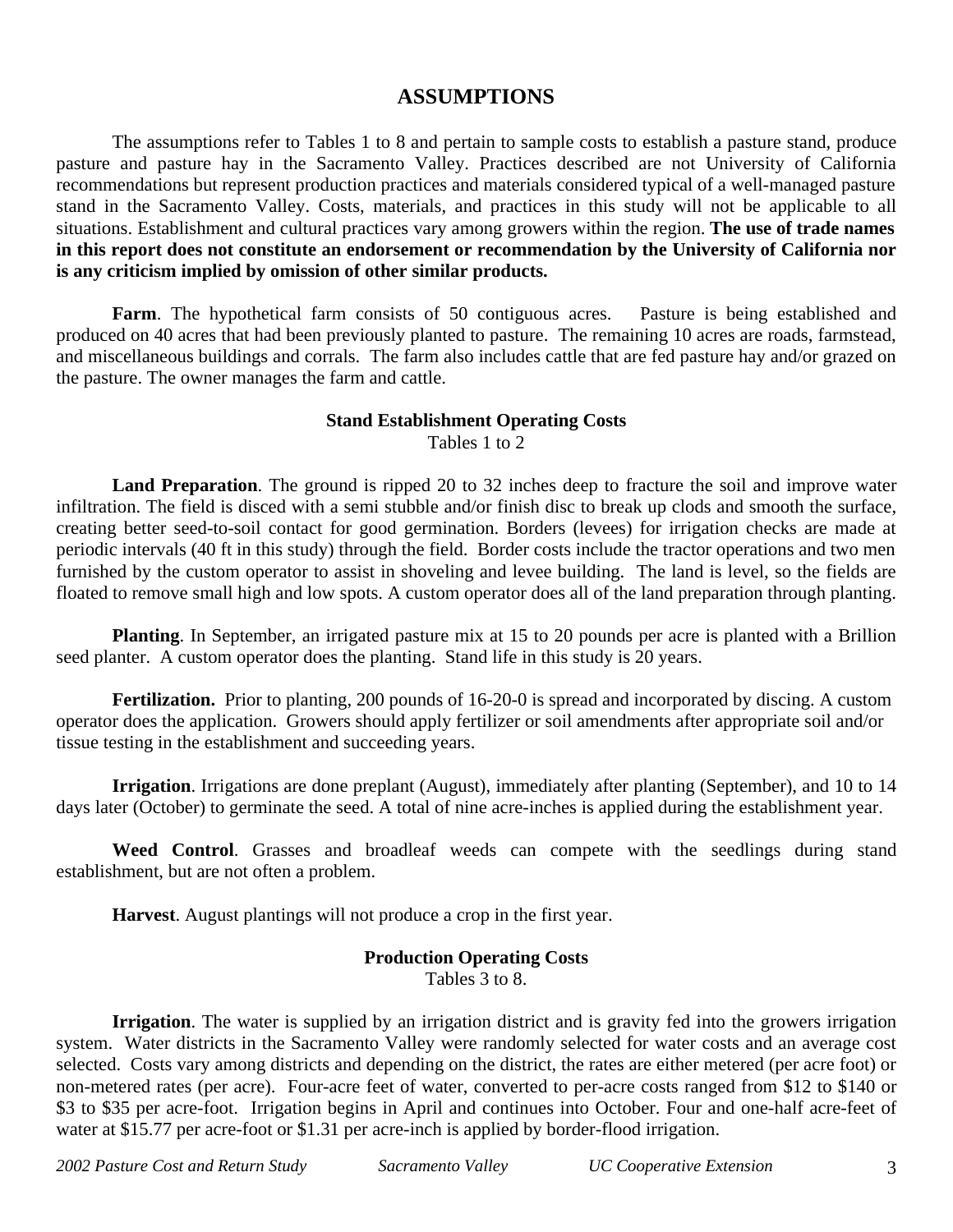**Fertilization.** Ammonium sulfate (21-0-0-24S) at 42 pounds of N is applied in March. The fertilizer also supplies 48 pounds of elemental sulfur to cover sulfur deficiency.

**Pest Management**. For pesticide information, pest identification, monitoring, and management visit the UC IPM website at www.ipm.ucdavis.edu. Written recommendations are required for many pesticides, and are made by licensed pest control advisors. For information on pesticide use permits, contact the local county agricultural commissioner's office.

*Weeds.* Spot sprays with Roundup plus 2,4-D (Weedone LV4) in March and April are applied to approximately 1% of the acres with a small sprayer on the ATV.

**Mow/Harrow.** During June through September, the field is harrowed twice to break up the manure deposited in the pasture. A flail mower is used to clip the pasture two times during the same period.

**ATV.** An All Terrain Vehicle (ATV – 4 wheeler) is used for spot spraying, irrigating, checking fence lines and cattle. Use for spot spraying is allocated to that operation and checking cattle is allocated to grazing. The line item ATV is for irrigating and general use.

**Harvest**. Twenty acres are custom harvested in June. The pasture is cut with a self-propelled swather, cured or dried in windrows for several days and then turned with a center-delivery rake. When dried to the correct moisture, the hay is baled with a pull-type baler. The balewagon picks up the bales and moves them from the field to stacks. The chambered bales are for winter-feeding or off-farm sales. The regrowth is grazed from July through October. The other 20 acres are grazed from April through October. Grazing costs are the ATV use for daily checking of

the fence and cattle at one-hour per day or 0.025 hours per acre for 40 acres.

*Yield.* The June hay harvest at 90% dry matter is assumed to yield 2.50 tons of hay per acre per year over 20 acres. Stocking rate of beef cattle varies with production. Total grazing yield on the hayed acreage is 5.50 AUM/acre (July to October) and the grazed only is 10.50 AUM/acre (April to Table A. Forage Produced Per Acre for Grazed Only Acres, Grazed and Hayed Only Acres and Average Yield Over Entire 40 Acres

|        |          |           | Graze Only<br>$(20 \text{ acres})$<br>Yield/acre | Graze & Hay Only<br>$(20 \text{ acres})$<br>Yield/acre |                | Average Yield<br>over 40 acres<br>Yield/acre |              |
|--------|----------|-----------|--------------------------------------------------|--------------------------------------------------------|----------------|----------------------------------------------|--------------|
| Month  | lbs/Acre | tons/acre | <b>AUM</b>                                       | <b>AUM</b>                                             | hay tons       |                                              | AUM hay tons |
| $May*$ | 3,247    | 1.62      | 3.25                                             | $\theta$                                               | $\theta$       | 1.62                                         | $\Omega$     |
| June   | 1,783    | 0.89      | 1.78                                             | $\Omega$                                               | 2.51           | 0.89                                         | 1.25         |
| July   | 1,628    | 0.81      | 1.63                                             | 1.63                                                   | $\overline{0}$ | 1.63                                         | $\Omega$     |
| August | 1,665    | 0.83      | 1.67                                             | 1.67                                                   | $\theta$       | 1.67                                         | $\Omega$     |
| Sept.  | 1,422    | 0.71      | 1.42                                             | 1.42                                                   | $\theta$       | 1.42                                         | $\Omega$     |
| Oct.   | 753      | 0.38      | 0.75                                             | 0.75                                                   | 0              | 0.75                                         | 0            |
| Total  | 10,498   | 5.25      | 10.50                                            | 5.47                                                   | 2.51           | 7.98                                         | 1.25         |

\*Includes forage produced in the months preceding

October). AUM's (animal unit month) can be converted to approximate hay tons equivalent. For air-dried irrigated pasture hay, 1,000 pounds of hay is equivalent to 1.0 AUM or 2.0 AUM is equivalent to one ton of pasture hay. Projected forage yields based on unpublished data from five locations in the Sacramento Valley, grazed only yields for 20 acres, grazed and hayed yields on 20 acres and average yields over 40 acres are shown in Table A.

*Returns*. The price of \$70 per ton is based on an average of the 2002 Sacramento Valley USDA market prices for alfalfa hay, fair grade. Returns will vary during the season, depending upon the hay quality and grazing markets. Returns for grazing forage are assumed to be the stated hay value and give a return of \$35 per AUM (each animal unit  $= 0.5$  ton). Irrigated pasture AUM values in the Sacramento Valley may vary from \$15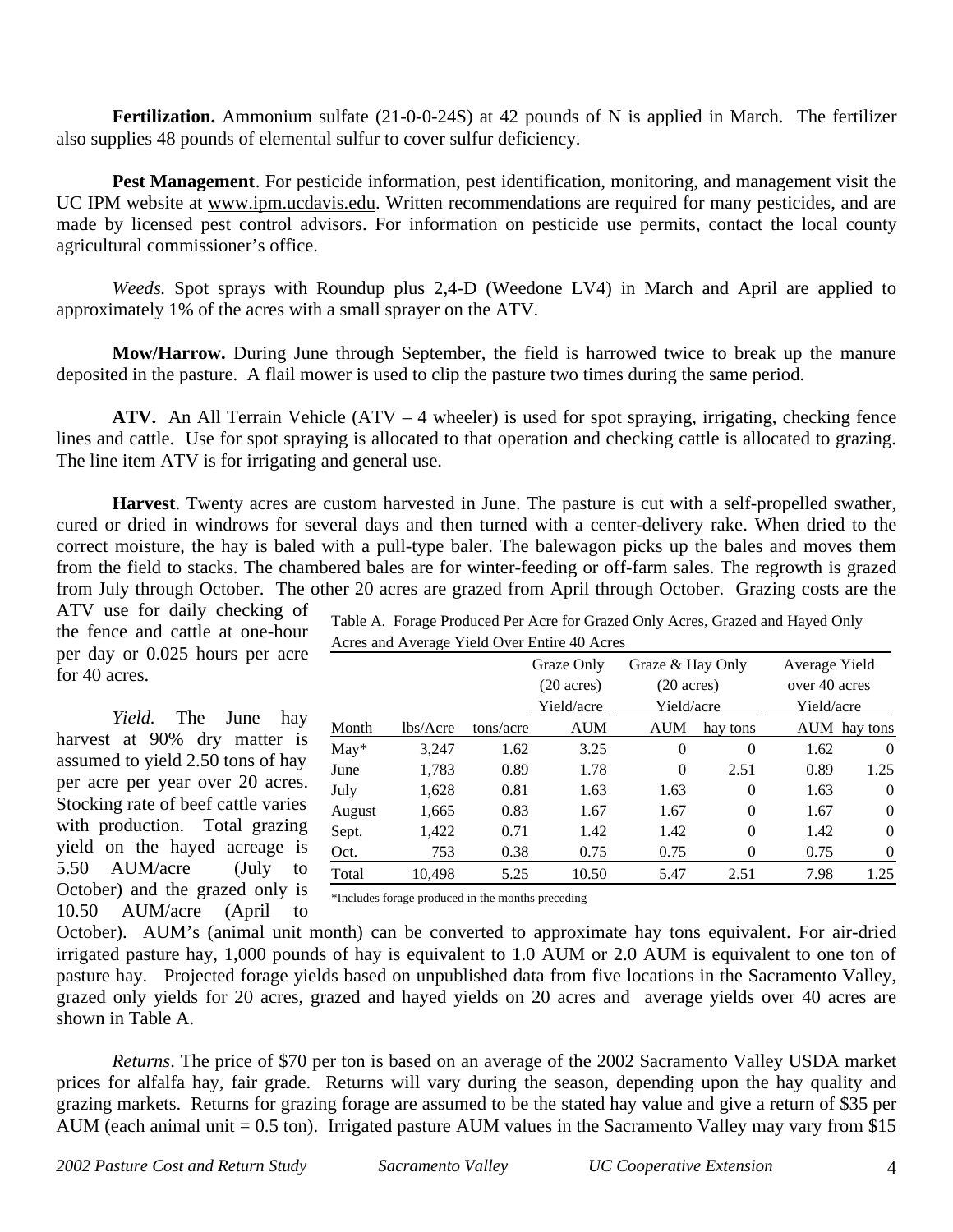to \$40 depending upon a myriad of variables that include livestock grazed, input costs and pasture availability. Table 7 shows a range of returns and yields. Harvest costs in the table are based on a combination of grazing and hay harvest costs. The breakdown is shown in Table 7, "Costs Per Acre At Varying Yields to Produce Pasture."

Labor. Hourly wages for workers are \$6.75 per hour for labor and \$10.00 per hour for machine labor. Adding 34% for the employers share of federal and state payroll taxes, insurance, and other possible benefits gives the labor rates shown of \$8.38 for non-machine labor and \$13.40 per hour for machine labor. The labor hours for operations involving machinery are 10% higher than the machine hours to account for extra labor involved in equipment set-up, moving, maintenance and repair.

**Equipment Operating Costs**. Repair costs are based on purchase price, annual hours of use, total hours of life, and repair coefficients formulated by ASAE. Fuel and lubrication costs are also determined by ASAE equations based on maximum PTO horsepower, and fuel type. Prices for on-farm delivery of diesel and gasoline are \$1.26 and \$1.51 per gallon, respectively. The fuel, lube, and repair cost per acre for each operation in Table 3 is determined by multiplying the total hourly operating cost in Table 7 for each piece of equipment used for the selected operation by the hours per acre. Tractor time is 10% higher than implement time for a given operation to account for setup, travel and down time.

**Interest On Operating Capital**. Interest on operating capital is based on cash operating costs and is calculated monthly until harvest at a nominal rate of 7.40% per year. A nominal interest rate is the typical market cost of borrowed funds. The interest cost of post harvest operations is discounted back to the last harvest month using a negative interest charge.

**Risk.** The associated production risks should not be minimized. While this study makes every effort to model a production system based on typical, real world practices, it cannot fully represent financial, agronomic and market risks, which affect the profitability and economic viability of pasture production.

# **Cash Overhead**

Assumptions in this section refer to the cash overhead and capital recovery sections in Tables 1 to 8. One-half of the annual overhead costs for the 40 acres in the establishment year (Table 1) are allocated to the previous crop.

Cash overhead consists of various cash expenses paid out during the year that are assigned to the whole farm, not to a particular operation. These costs include property taxes, interest, office expense, liability and property insurance, and investment repairs (buildings and irrigation equipment). Employee benefits, payroll taxes and workman's compensation insurance are included in labor costs and not under cash overhead.

**Property Taxes**. Counties charge a base property tax rate of 1% on the assessed value of the property. In some counties special assessment districts exist and charge additional taxes on property including equipment, buildings, and improvements. For this study, county taxes are calculated as 1% of the average value of the property. Average value equals new cost plus salvage value divided by 2 on a per acre basis.

**Insurance.** Insurance for farm investments varies depending on the assets included and the amount of coverage. Property insurance provides coverage for property loss and is charged at 0.660% of the average value of the assets over their useful life. Liability insurance covers accidents on the farm and costs \$504 for the entire farm (50 acres) or \$10.08 per acre.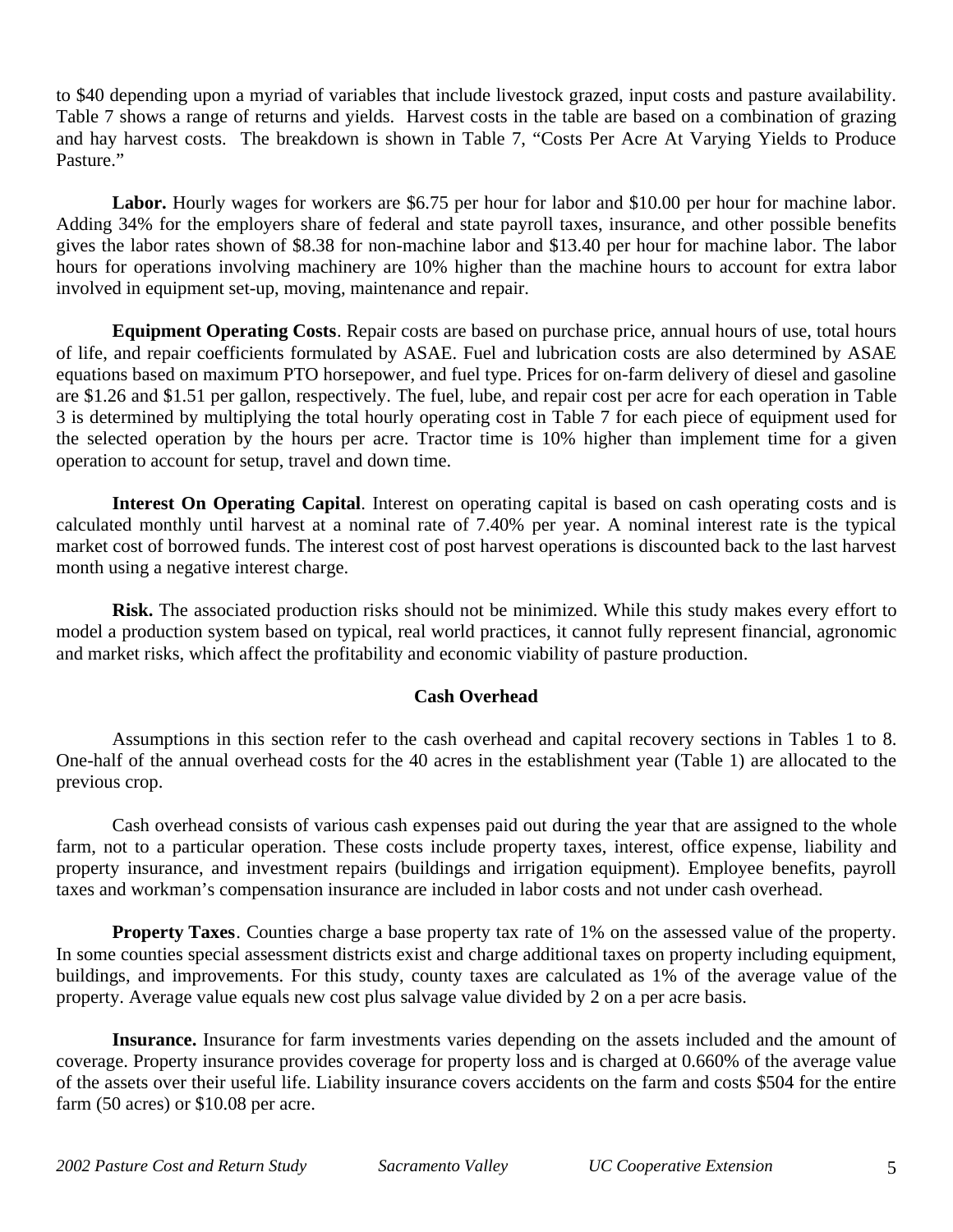**Office.** Costs are estimated to include minor bookkeeping, tax preparation, and phone.

**Investment Repairs**. Annual repairs on investments or capital recovery items that require maintenance are calculated as two percent of the purchase price.

# **Non-Cash Overhead**

Non-cash overhead is calculated as the capital recovery cost for equipment and other farm investments.

**Capital Recovery Costs**. Capital recovery cost is the annual depreciation and interest costs for a capital investment and is the amount of money required each year to recover the difference between the purchase price and salvage value (unrecovered capital). The capital recovery costs are equivalent to the annual payment on a loan for the investment with the down payment equal to the discounted salvage value. This is a more complex method of calculating ownership costs than straight-line depreciation and opportunity costs, but more accurately represents the annual costs of ownership because it takes the time value of money into account (Boehlje and Eidman). The formula for the calculation of the annual capital recovery costs is ((Purchase Price – Salvage Value) x Capital Recovery Factor) + (Salvage Value x Interest Rate).

*Salvage Value*. Salvage value is an estimate of the remaining value of an investment at the end of its useful life. For farm machinery the remaining value is a percentage of the new cost of the investment (Boehlje and Eidman). The percent remaining value is calculated from equations developed by the American Society of Agricultural Engineers (ASAE) based on equipment type and years of life. The life in years is estimated by dividing the wear out life, as given by ASAE by the annual hours of use in the operation. For other investments including irrigation systems, buildings, and miscellaneous equipment, the value at the end of its useful life is zero. The salvage value for land is the purchase price because land does not depreciate.

*Capital Recovery Factor*. Capital recovery factor is the amortization factor or annual payment whose present value at compound interest is 1. The amortization factor is a table value that corresponds to the interest rate and equipment life.

*Interest Rate.* The interest rate of 6.41% used to calculate capital recovery cost is the USDA-ERS's ten year average of California's agricultural sector long-run rate of return to production assets from current income. This represents the long-term interest rate typical of another agricultural enterprise.

**Tools**. Includes shop equipment/tools, hand and cattle tools used on the farm.

**Fence**. This is as dealer-estimated cost for energizer (electrical unit), barbed wire, posts and installation for perimeter fence on the 40 acres.

**Irrigation System.** The irrigation system was installed during the previous crop, but is being depreciated over the stand life of the two crops. The system consists of two underground lines with alfalfa valves, each line is one-quarter mile long and installed at the edge and middle of the 40 acres. The water is gravity fed from a water district canal into the growers' underground main line.

Land. Land suitable for pasture production can vary widely in value across the region. Prices range from \$1,500 per acre to \$5,000. The land in this study is owned by the grower and cost \$2,000 per acre.

Livestock Facility. These facilities for handling the grazing cattle are estimated costs for two corrals/pens, a squeeze chute, guardrail and related equipment.

.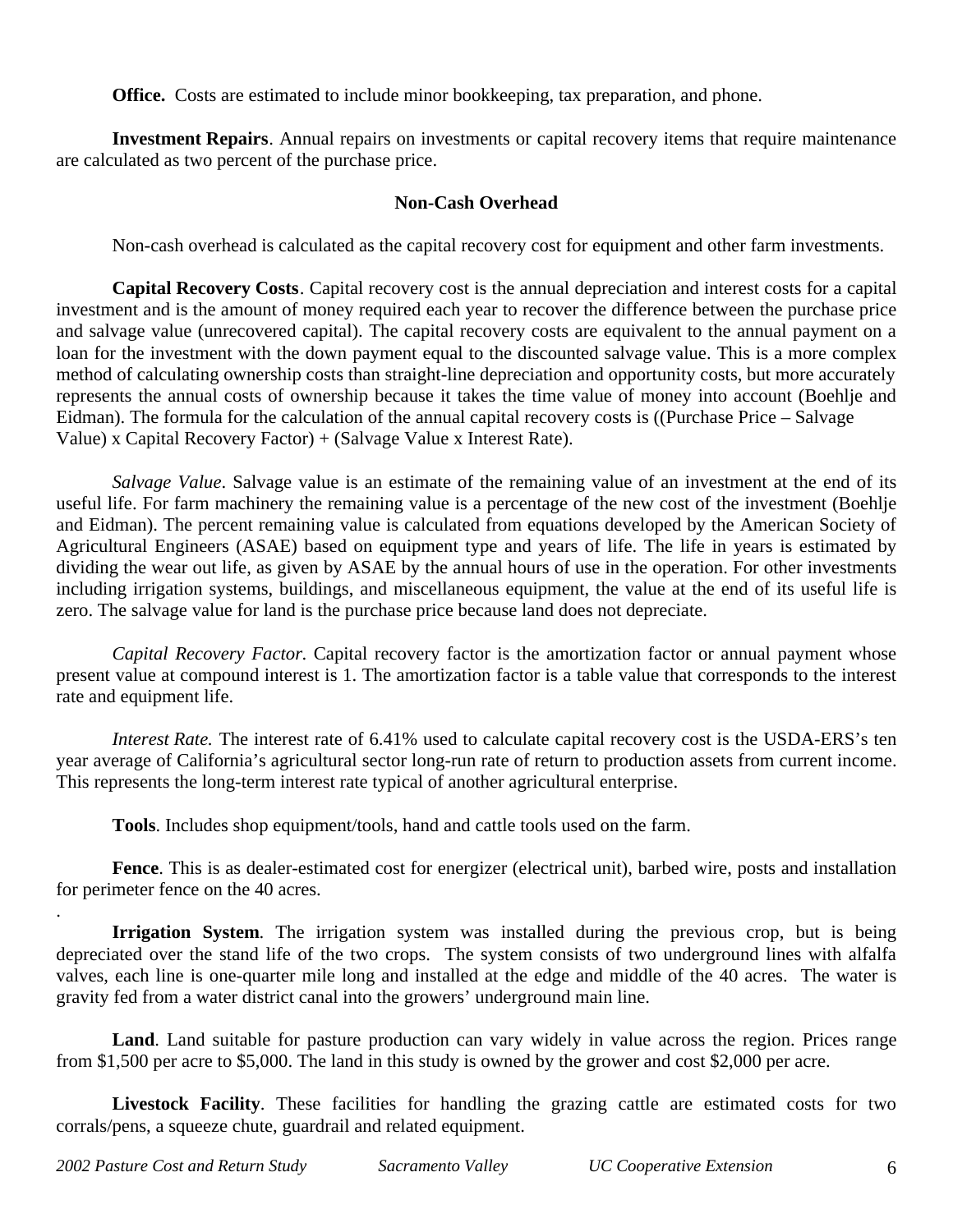**Establishment Costs**. Costs to establish the pasture stand are used to determine capital recovery expenses, depreciation, and interest on investment, during the production years. The establishment cost is the sum of cash costs for land preparation, planting, production expenses, and cash overhead for establishing the pasture. The Total Cash Cost in the first year shown in Table 1 represents the establishment cost per acre. For this study, the cost is \$251 per acre or \$10,040 for the 40 acres. The pasture stand establishment cost is amortized over the 20-year stand life.

**Equipment.** Farm equipment is purchased new or used, but the study shows the current purchase price for new equipment. The new purchase price is adjusted to 40% to indicate a mix of new and used equipment. Equipment costs are composed of three parts: non-cash overhead, cash overhead, and operating costs. Both of the overhead factors have been discussed in previous sections. The operating costs consist of repairs, fuel, and lubrication and are discussed under operating costs.

**Table Values.** Due to rounding, the totals may be slightly different from the sum of the components.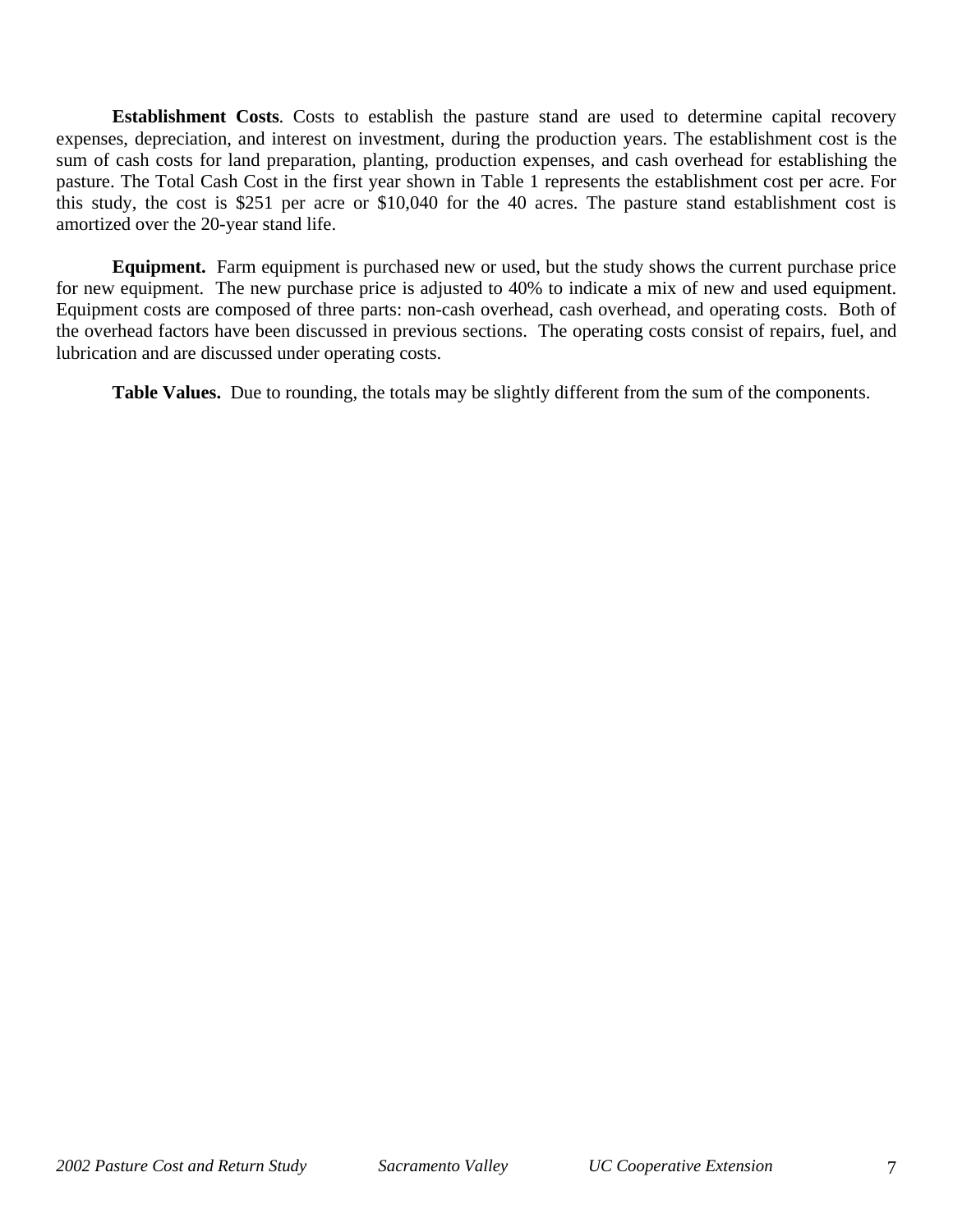#### **REFERENCES**

- American Society of Agricultural Engineers. 1994. *American Society of Agricultural Engineers Standards Yearbook*. Russell H. Hahn and Evelyn E. Rosentreter (ed.) St. Joseph, Missouri. 41st edition.
- American Society of Farm Managers and Rural Appraisers. 2001. *Trends in Agricultural Land & Lease Values*. California Chapter of the American Society of Farms Managers and Rural Appraisers. Woodbridge, CA.
- Boelje, Michael D., and Vernon R. Eidman. 1984. *Farm Management*. John Wiley and Sons. New York, New York
- Doane Editors. 1984. *Facts and Figures for Farmers*. Doane Publishing. St. Louis, MO. pp 126.
- Integrated Pest Management Education and Publications. 1999. "UC Pest Management Guidelines, Alfalfa". In M. L. Flint (ed.) *UC IPM Pest Management Guidelines*. University of California. Division of Agriculture and Natural Resources. Oakland, CA. Publication 3339.
- Lile, David F., Daniel B. Marcum, Donald L. Lancaster, Karen, M. Klonsky, and Richard L. De Moura. 2002. *Sample Costs To Establish and Produce Pasture, Intermountain Region.* University of California Cooperative Extension and Department of Agricultural and Resource Economics. Davis, CA. Davis, CA.
- Harper, John M., Karen M. Klonsky, Richard L. De Moura. 2002. *Sample to Establish and Produce Pasture, North Coast*. University of California Cooperative Extension and Department of Agricultural and Resource Economics. Davis, CA.
- Long, Rachel, Barbara Reed, Karen Klonsky, Kent Brittan, and Pete Livingston. 1998. *Sample Costs to Establish an Alfalfa Stand and Produce Alfalfa Hay*, *Sacramento Valley*. University of California Cooperative Extension and Department of Agricultural and Resource Economics. Davis, CA.
- University of California. Division of Agriculture and Natural Resources. 1995. *Intermountain Alfalfa Management.* Steve B. Orloff and Harry L. Carlson, (ed.) University of California. Division of Agriculture and Natural Resources. Oakland, California. Publication 3366.

For information concerning the above mentioned University of California publications contact UC DANR Communications Services at 1-800-994- 8849, online at http://danrcs.ucdavis.edu or your local county UC Cooperative Extension office.

The University of California does not discriminate in any of its policies, procedures or practices. The university is an affirmative action/equal opportunity employer.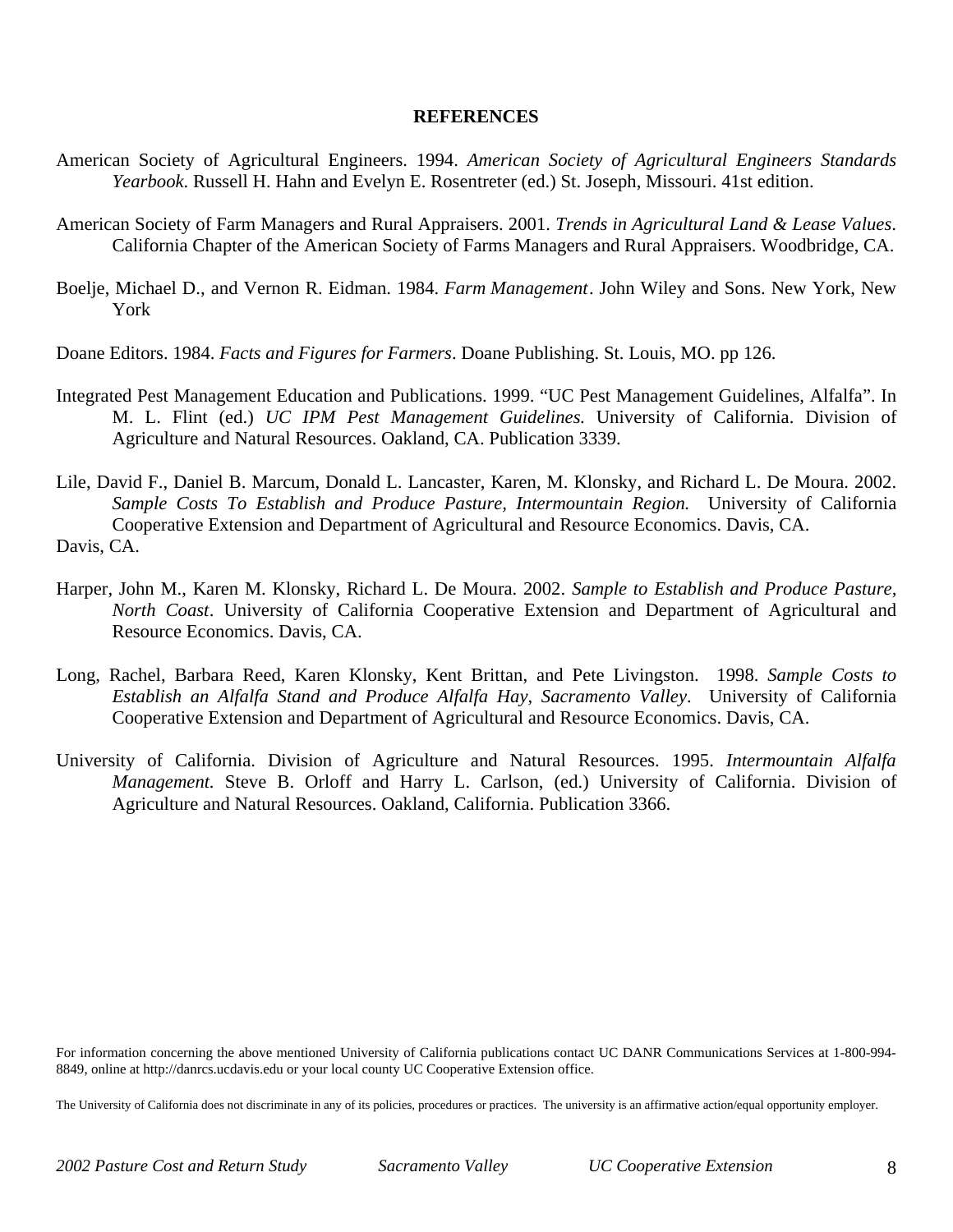#### UC COOPERATIVE EXTENSION **Table 1. COSTS PER ACRE to ESTABLISH PASTURE** SACRAMENTO VALLEY - 2002

|                                         | Operation |                |                  | Cash and Labor Cost per acre |              |                |      |
|-----------------------------------------|-----------|----------------|------------------|------------------------------|--------------|----------------|------|
|                                         | Time      |                | Labor Fuel, Lube | Material                     | Custom/      | Total          | Your |
| Operation                               | (Hrs/A)   | Cost           | & Repairs        | Cost                         | Rent         | Cost           | Cost |
| Cultural:                               |           |                |                  |                              |              |                |      |
| Rip 2X                                  | 0.00      | $\mathbf{0}$   | $\Omega$         | $\Omega$                     | 50           | 50             |      |
| Disc 2X                                 | 0.00      | $\mathbf{0}$   | 0                | $\Omega$                     | 36           | 36             |      |
| Fertilize                               | 0.00      | $\Omega$       | $\Omega$         | 22                           | 5            | 27             |      |
| <b>Borders</b>                          | 0.00      | $\Omega$       | $\Omega$         | $\Omega$                     | 18           | 18             |      |
| Level - Float                           | 0.00      | $\theta$       | $\Omega$         | $\Omega$                     | 10           | 10             |      |
| Plant - Irrigated Pasture Seed          | 0.00      | $\overline{0}$ | $\Omega$         | 26                           | 12           | 38             |      |
| Irrigate                                | 1.25      | 10             | $\Omega$         | 12                           | $\mathbf{0}$ | 22             |      |
| <b>ATV</b>                              | 1.25      | 20             | 2                | $\mathbf{0}$                 | $\mathbf{0}$ | 22             |      |
| TOTAL CULTURAL COSTS                    | 2.50      | 30             | $\overline{2}$   | 60                           | 131          | 223            |      |
| Interest on operating capital $@$ 7.40% |           |                |                  |                              |              | $\overline{4}$ |      |
| TOTAL OPERATING COSTS/ACRE              |           | 31             | 1                | 60                           | 131          | 226            |      |
| <b>CASH OVERHEAD:</b>                   |           |                |                  |                              |              |                |      |
| Liability Insurance                     |           |                |                  |                              |              | 4              |      |
| Office Expense                          |           |                |                  |                              |              | 13             |      |
| <b>Property Taxes</b>                   |           |                |                  |                              |              | 1              |      |
| Property Insurance                      |           |                |                  |                              |              | 3              |      |
| <b>Investment Repairs</b>               |           |                |                  |                              |              | 6              |      |
| TOTAL CASH OVERHEAD COSTS               |           |                |                  |                              |              | 25             |      |
| TOTAL CASH COSTS/ACRE                   |           |                |                  |                              |              | 251            |      |
| NON-CASH OVERHEAD*:                     |           | Per producing  |                  | -- Annual Cost --            |              |                |      |
|                                         |           | acre           |                  | Capital Recovery             |              |                |      |
| Land                                    |           | 833            |                  | 53                           |              | 53             |      |
| <b>Irrigation System</b>                |           | 275            |                  | 19                           |              | 19             |      |
| Tools                                   |           | 13             |                  | 1                            |              | $\mathbf{1}$   |      |
| Equipment                               |           | 50             |                  | 10                           |              | 10             |      |
| TOTAL NON-CASH OVERHEAD COSTS           |           | 1,171          |                  | 84                           |              | 84             |      |
| <b>TOTAL COSTS/ACRE</b>                 |           |                |                  |                              |              | 325            |      |

\*50% of costs allocated to previous crop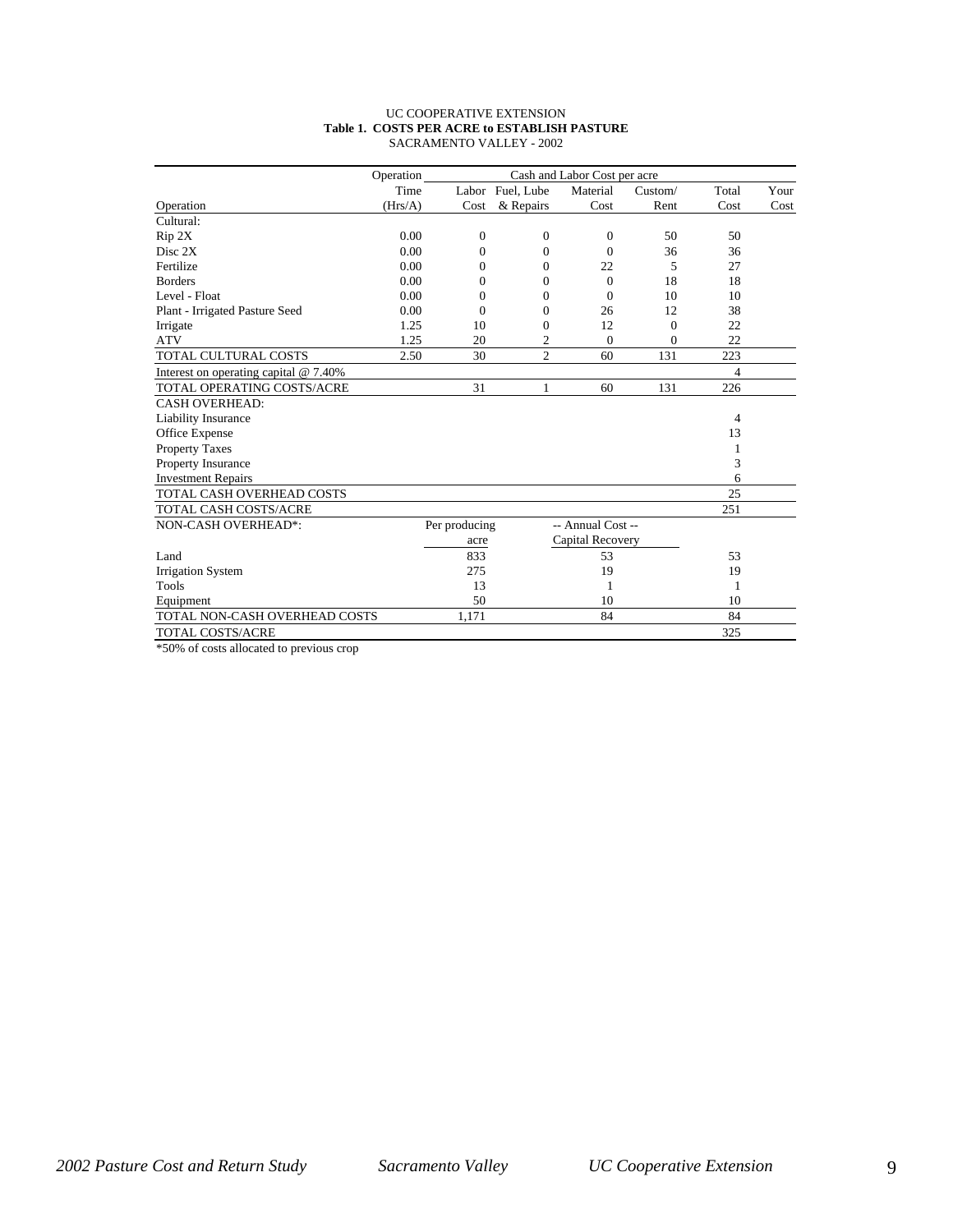| <b>UC COOPERATIVE EXTENSION</b>                       |
|-------------------------------------------------------|
| Table 2 MATERIAL and INPUT COSTS to ESTABLISH PASTURE |
| SACRAMENTO VALLEY - 2002                              |

|                                          | Quantity/ |                | Price or  | Value or     | Your |
|------------------------------------------|-----------|----------------|-----------|--------------|------|
|                                          | Acre      | Unit           | Cost/Unit | Cost/Acre    | Cost |
| OPERATING COSTS                          |           |                |           |              |      |
| Custom:                                  |           |                |           |              |      |
| Rip                                      | 2.00      | acre           | 25.00     | 50           |      |
| Disc                                     | 2.00      | acre           | 18.00     | 36           |      |
| Fertilizer Spread                        | 1.00      | acre           | 5.00      | 5            |      |
| <b>Make Borders</b>                      | 1.00      | acre           | 10.00     | 10           |      |
| Border Hand Labor portion                | 1.00      | acre           | 8.00      | 8            |      |
| Level (Float)                            | 1.00      | acre           | 10.00     | 10           |      |
| Plant w/Brillion Seeder                  | 1.00      | acre           | 12.00     | 12           |      |
| <b>Fertilizer:</b>                       |           |                |           |              |      |
| 16-20-00                                 | 200.00    | 1 <sub>b</sub> | 0.11      | 22           |      |
| Seed:                                    |           |                |           |              |      |
| Irrigated Pasture Mix                    | 18.00     | 1 <sub>b</sub> | 1.45      | 26           |      |
| Water:                                   |           |                |           |              |      |
| Water-Surface                            | 9.00      | acin           | 1.31      | 12           |      |
| Labor (machine)                          | 1.50      | hrs            | 13.40     | 20           |      |
| Labor (non-machine)                      | 1.25      | hrs            | 8.38      | 10           |      |
| Fuel - Gas                               | 0.75      | gal            | 1.51      | 1            |      |
| Lube                                     |           |                |           | $\Omega$     |      |
| Machinery repair                         |           |                |           | $\mathbf{0}$ |      |
| Interest on operating capital $@ 7.41\%$ |           |                |           | 4            |      |
| TOTAL OPERATING COSTS/ACRE               |           |                |           | 226          |      |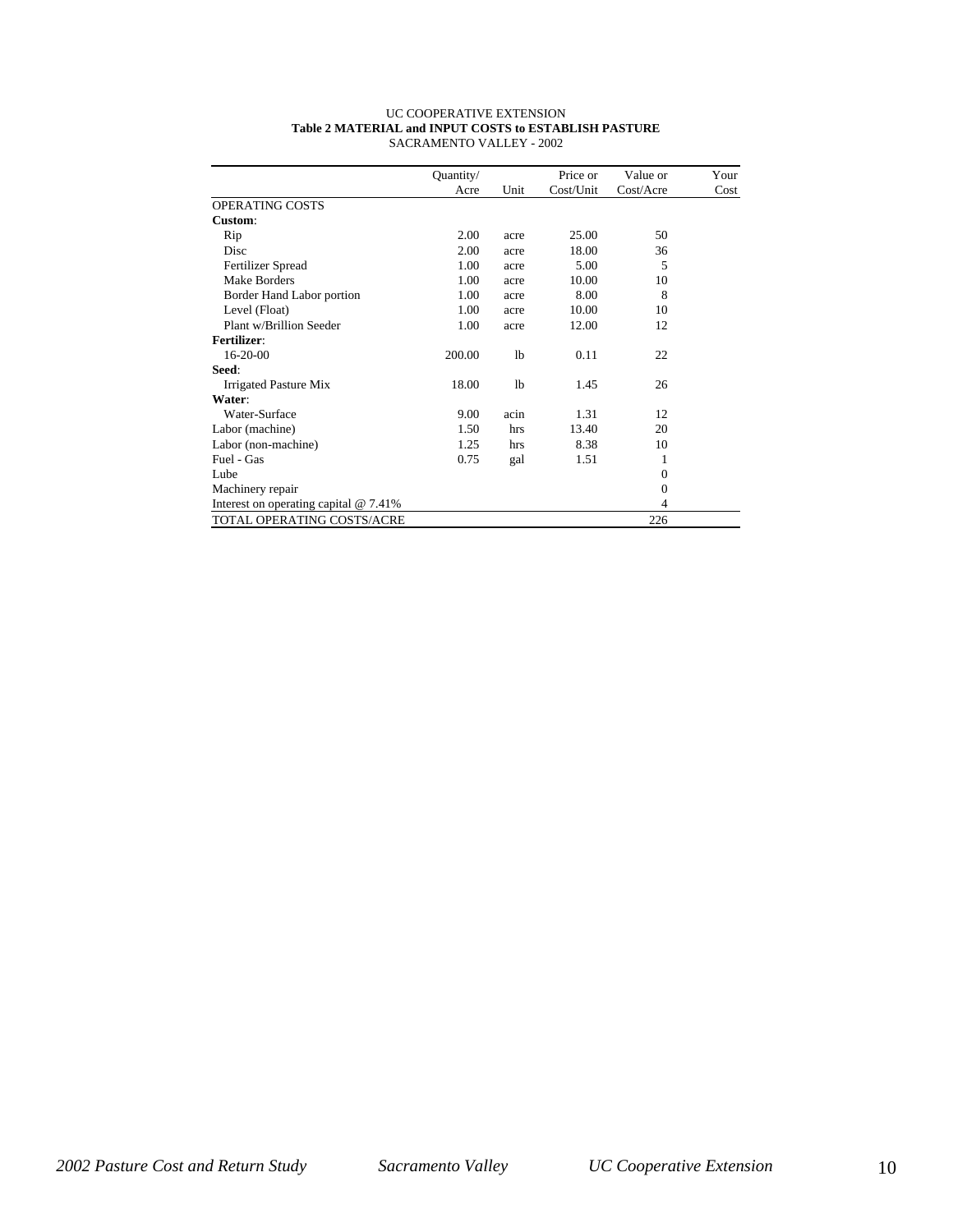#### UC COOPERATIVE EXTENSION **Table 3. COSTS PER ACRE to PRODUCE PASTURE** SACRAMENTO VALLEY 2002

|                                         | Operation<br>Cash and Labor Cost per acre |                |                  |                   |                |                |      |  |
|-----------------------------------------|-------------------------------------------|----------------|------------------|-------------------|----------------|----------------|------|--|
|                                         | Time                                      |                | Labor Fuel, Lube | Material          | Custom/        | Total          | Your |  |
| Operation                               | (Hrs/A)                                   |                | Cost & Repairs   | Cost              | Rent           | Cost           | Cost |  |
| Cultural:                               |                                           |                |                  |                   |                |                |      |  |
| Irrigate                                | 0.60                                      | 5              | $\Omega$         | 71                | 0              | 76             |      |  |
| Fertilize                               | 0.00                                      | $\mathbf{0}$   | $\Omega$         | 14                | 5              | 19             |      |  |
| Mow Pasture 2X                          | 0.37                                      | 6              | 2                | $\Omega$          | $\Omega$       | 8              |      |  |
| Harrow Pasture 2X                       | 0.10                                      | $\mathfrak{2}$ | $\Omega$         | $\theta$          | $\overline{0}$ | $\overline{c}$ |      |  |
| Weed:Spot Sprays                        | 0.06                                      | 1              | $\Omega$         | 13                | $\overline{0}$ | 14             |      |  |
| <b>ATV</b>                              | 1.25                                      | 20             | 1                | $\mathbf{0}$      | $\overline{0}$ | 22             |      |  |
| TOTAL CULTURAL COSTS                    | 2.38                                      | 34             | 3                | 98                | 5              | 141            |      |  |
| Harvest:                                |                                           |                |                  |                   |                |                |      |  |
| Graze Pasture (20 acres)                | 1.13                                      | 18             | 1                | $\theta$          | $\Omega$       | 19             |      |  |
| Bale Pasture (20 acres)                 | 0.00                                      | $\Omega$       | $\overline{0}$   | $\Omega$          | 48             | 48             |      |  |
| Graze Pasture (40 acres)                | 3.00                                      | 48             | 1                | $\theta$          | $\mathbf{0}$   | 50             |      |  |
| TOTAL HARVEST COSTS                     | 4.13                                      | 66             | $\overline{c}$   | $\Omega$          | 48             | 116            |      |  |
| Interest on operating capital $@$ 7.40% |                                           |                |                  |                   |                | $\tau$         |      |  |
| TOTAL OPERATING COSTS/ACRE              |                                           | 100            | 5                | 99                | 53             | 264            |      |  |
| <b>CASH OVERHEAD:</b>                   |                                           |                |                  |                   |                |                |      |  |
| Liability Insurance                     |                                           |                |                  |                   |                | 10             |      |  |
| Office Expense                          |                                           |                |                  |                   |                | 38             |      |  |
| <b>Property Taxes</b>                   |                                           |                |                  |                   |                | 3              |      |  |
| Property Insurance                      |                                           |                |                  |                   |                | 6              |      |  |
| <b>Investment Repairs</b>               |                                           |                |                  |                   |                | 23             |      |  |
| TOTAL CASH OVERHEAD COSTS               |                                           |                |                  |                   |                | 80             |      |  |
| TOTAL CASH COSTS/ACRE                   |                                           |                |                  |                   |                | 344            |      |  |
| NON-CASH OVERHEAD:                      |                                           | Per producing  |                  | -- Annual Cost -- |                |                |      |  |
|                                         |                                           | acre           |                  | Capital Recovery  |                |                |      |  |
| Land                                    |                                           | 2,500          |                  | 160               |                | 160            |      |  |
| <b>Irrigation System</b>                |                                           | 825            |                  | 58                |                | 58             |      |  |
| <b>Tools</b>                            |                                           | 38             |                  | 3                 |                | 3              |      |  |
| Pasture Establishment                   |                                           | 251            |                  | 23                |                | 23             |      |  |
| <b>Electric Fence Perimeter</b>         |                                           | 165            |                  | 15                |                | 15             |      |  |
| <b>Livestock Corrals</b>                |                                           | 138            |                  | 11                |                | 11             |      |  |
| Equipment                               |                                           | 380            |                  | 39                |                | 39             |      |  |
| TOTAL NON-CASH OVERHEAD COSTS           |                                           | 4,297          |                  | 309               |                | 309            |      |  |
| TOTAL COSTS/ACRE                        |                                           |                |                  |                   |                | 654            |      |  |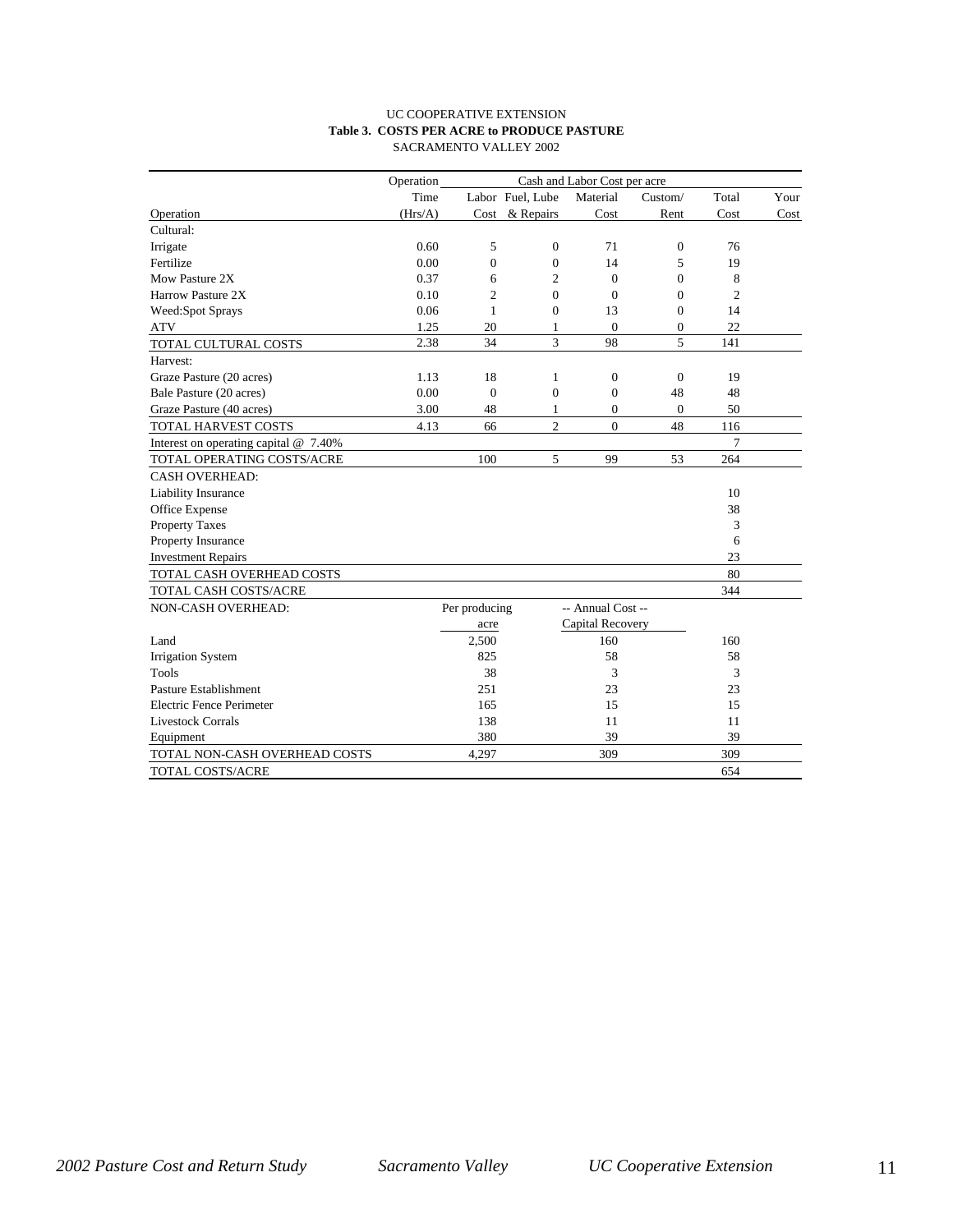|                                            | Quantity/ |      | Price or | Value or                 | Your |
|--------------------------------------------|-----------|------|----------|--------------------------|------|
|                                            | Acre      |      |          | Unit Cost/Unit Cost/Acre | Cost |
| <b>GROSS RETURNS</b>                       |           |      |          |                          |      |
| Pasture Hay                                | 1.25      | ton  | 70.00    | 88                       |      |
| Graze AUM (AUM=0.5 ton of hay)             | 8.00      | AUM  | 35.00    | 280                      |      |
| TOTAL GROSS RETURNS                        |           |      |          | 367                      |      |
| OPERATING COSTS                            |           |      |          |                          |      |
| Water:                                     |           |      |          |                          |      |
| Water-Surface                              | 54.00     | acin | 1.31     | 71                       |      |
| <b>Fertilizer:</b>                         |           |      |          |                          |      |
| 21-0-0-24S Ammonium Sulfate                | 42.00     | lbN  | 0.35     | 14                       |      |
| Custom:                                    |           |      |          |                          |      |
| Fertilizer Spread                          | 1.00      | acre | 5.00     | 5                        |      |
| Swath Bale Stack Hay                       | 1.25      | Ton  | 38.00    | 48                       |      |
| Herbicide:                                 |           |      |          |                          |      |
| Roundup Ultra Max                          | 1.00      | pint | 7.36     | 7                        |      |
| Weedone LV4                                | 2.40      | pint | 2.53     | 6                        |      |
| Labor (machine)                            | 7.09      | hrs  | 13.40    | 95                       |      |
| Labor (non-machine)                        | 0.60      | hrs  | 8.38     | 5                        |      |
| Fuel - Gas                                 | 1.08      | gal  | 1.51     | $\overline{2}$           |      |
| Fuel - Diesel                              | 1.14      | gal  | 1.26     | 1                        |      |
| Lube                                       |           |      |          | $\overline{0}$           |      |
| Machinery repair                           |           |      |          | $\overline{2}$           |      |
| Interest on operating capital $@$ 7.41%    |           |      |          | $\overline{7}$           |      |
| TOTAL OPERATING COSTS/ACRE                 |           |      |          | 264                      |      |
| NET RETURNS ABOVE OPERATING COSTS          |           |      |          | 104                      |      |
| <b>CASH OVERHEAD COSTS:</b>                |           |      |          |                          |      |
| Liability Insurance                        |           |      |          | 10                       |      |
| Office Expense                             |           |      |          | 38                       |      |
| <b>Property Taxes</b>                      |           |      |          | 3                        |      |
| Property Insurance                         |           |      |          | 6                        |      |
| <b>Investment Repairs</b>                  |           |      |          | 23                       |      |
| TOTAL CASH OVERHEAD COSTS/ACRE             |           |      |          | 80                       |      |
| TOTAL CASH COSTS/ACRE                      |           |      |          | 344                      |      |
| NON-CASH OVERHEAD COSTS (Capital Recovery) |           |      |          |                          |      |
| Land                                       |           |      |          | 160                      |      |
| <b>Irrigation System</b>                   |           |      |          | 58                       |      |
| Tools                                      |           |      |          | 3                        |      |
| Pasture Establishment                      |           |      |          | 23                       |      |
| Electric Fence Perimeter                   |           |      |          | 15                       |      |
| <b>Livestock Corrals</b>                   |           |      |          | 11                       |      |
| Equipment                                  |           |      |          | 39                       |      |
| TOTAL NON-CASH OVERHEAD COSTS/ACRE         |           |      |          | 309                      |      |
| TOTAL COSTS/ACRE                           |           |      |          | 654                      |      |
| NET RETURNS ABOVE TOTAL COSTS              |           |      |          | $-286$                   |      |

#### UC COOPERATIVE EXTENSION **Table 4. COSTS AND RETURNS PER ACRE to PRODUCE PASTURE** SACRAMENTO VALLEY - 2002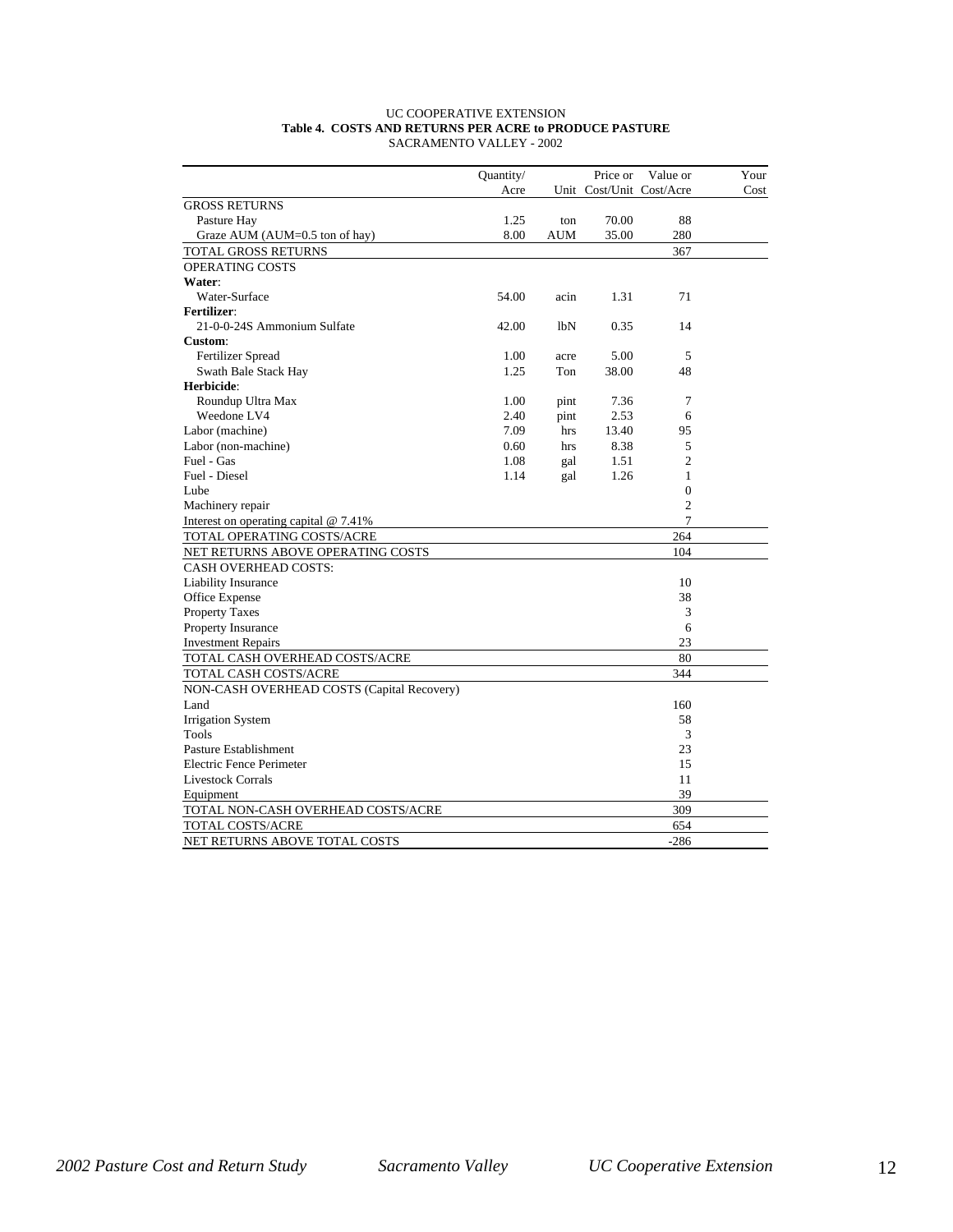#### UC COOPERATIVE EXTENSION **Table 5. MONTHLY CASH COSTS PER ACRE to PRODUCE PASTURE** SACRAMENTO VALLEY 2002

| Beginning JAN 02              | <b>JAN</b>     | <b>FEB</b>     | <b>MAR</b>     | <b>APR</b>       | MAY            | <b>JUN</b>    | JUL            | <b>AUG</b>   | <b>SEP</b>                  | <b>OCT</b>     | <b>NOV</b>     | <b>DEC</b>     | TOTAL |
|-------------------------------|----------------|----------------|----------------|------------------|----------------|---------------|----------------|--------------|-----------------------------|----------------|----------------|----------------|-------|
| Ending DEC 02                 | 02             | 02             | 02             | 02               | 02             | 02            | 02             | 02           | 02                          | 02             | 02             | 02             |       |
| Cultural:                     |                |                |                |                  |                |               |                |              |                             |                |                |                |       |
|                               |                |                |                |                  |                |               |                |              |                             |                |                |                |       |
| Irrigate                      |                |                |                | 6                | 13             | 17            | 14             | 14           | 6                           | 5              |                |                | 76    |
| Fertilize                     |                |                | 19             |                  |                |               |                |              |                             |                |                |                | 19    |
| Mow Pasture 2X                |                |                |                |                  |                |               | $\overline{4}$ |              | $\overline{4}$              |                |                |                | 8     |
| Harrow Pasture 2X             |                |                |                |                  |                | 1             |                |              |                             |                |                |                | 2     |
| Weed:Spot Sprays              |                |                | 7              | 7                |                |               |                |              |                             |                |                |                | 14    |
| <b>ATV</b>                    | 2              | 2              | 2              | $\boldsymbol{2}$ | 2              | 2             | $\mathfrak{2}$ | 2            | 2                           | 2              |                |                | 21    |
| TOTAL CULTURAL COSTS          | $\overline{c}$ | $\overline{2}$ | 28             | 15               | 15             | 20            | 20             | 17           | 12                          | 7              | $\Omega$       | $\Omega$       | 141   |
| Harvest:                      |                |                |                |                  |                |               |                |              |                             |                |                |                |       |
| Graze Pasture (20 acres)      |                |                |                | 6                | 6              | 6             |                |              |                             |                |                |                | 19    |
| Graze Pasture (40 acres)      |                |                |                |                  |                |               | 12             | 12           | 12                          | 12             |                |                | 50    |
| Bale Pasture (20 acres)       |                |                |                |                  |                | 48            |                |              |                             |                |                |                | 48    |
| TOTAL HARVEST COSTS           |                |                |                | 6                | 6              | 54            | 12             | 12           | 12                          | 12             |                |                | 116   |
| Interest on operating capital | $\mathbf{0}$   | $\mathbf{0}$   | $\overline{0}$ | $\overline{0}$   | $\mathbf{0}$   |               | $\overline{1}$ | $\mathbf{1}$ | $\mathbf{1}$                | $\mathfrak{2}$ | $\Omega$       | $\Omega$       | 7     |
| TOTAL OPERATING COSTS/ACRE    | $\overline{2}$ | $\overline{2}$ | 29             | 22               | 22             | 74            | 34             | 31           | 26                          | 21             |                |                | 264   |
| <b>OVERHEAD:</b>              |                |                |                |                  |                |               |                |              |                             |                |                |                |       |
| <b>Liability Insurance</b>    |                |                |                |                  |                |               |                |              |                             | 10             |                |                | 10    |
| Office Expense                |                |                |                |                  |                |               |                |              |                             | 38             |                |                | 38    |
| <b>Property Taxes</b>         |                |                |                | 3                |                |               |                |              |                             |                |                |                | 3     |
| Property Insurance            |                | 3              |                | 3                |                |               |                |              |                             |                |                |                | 6     |
| <b>Investment Repairs</b>     | 2              | $\overline{c}$ | 2              | 2                | 2              | 2             | 2              | 2            | 2                           | 2              | 2              | 2              | 23    |
| TOTAL CASH OVERHEAD COSTS     | $\overline{c}$ | 5              | $\overline{c}$ | 8                | $\mathfrak{2}$ | $\mathcal{L}$ | 2              | 2            | $\mathcal{D}_{\mathcal{L}}$ | 50             | $\overline{c}$ | $\overline{2}$ | 80    |
| TOTAL CASH COSTS/ACRE         | 4              | 7              | 31             | 30               | 24             | 76            | 36             | 33           | 28                          | 71             | $\mathfrak{2}$ | $\overline{2}$ | 344   |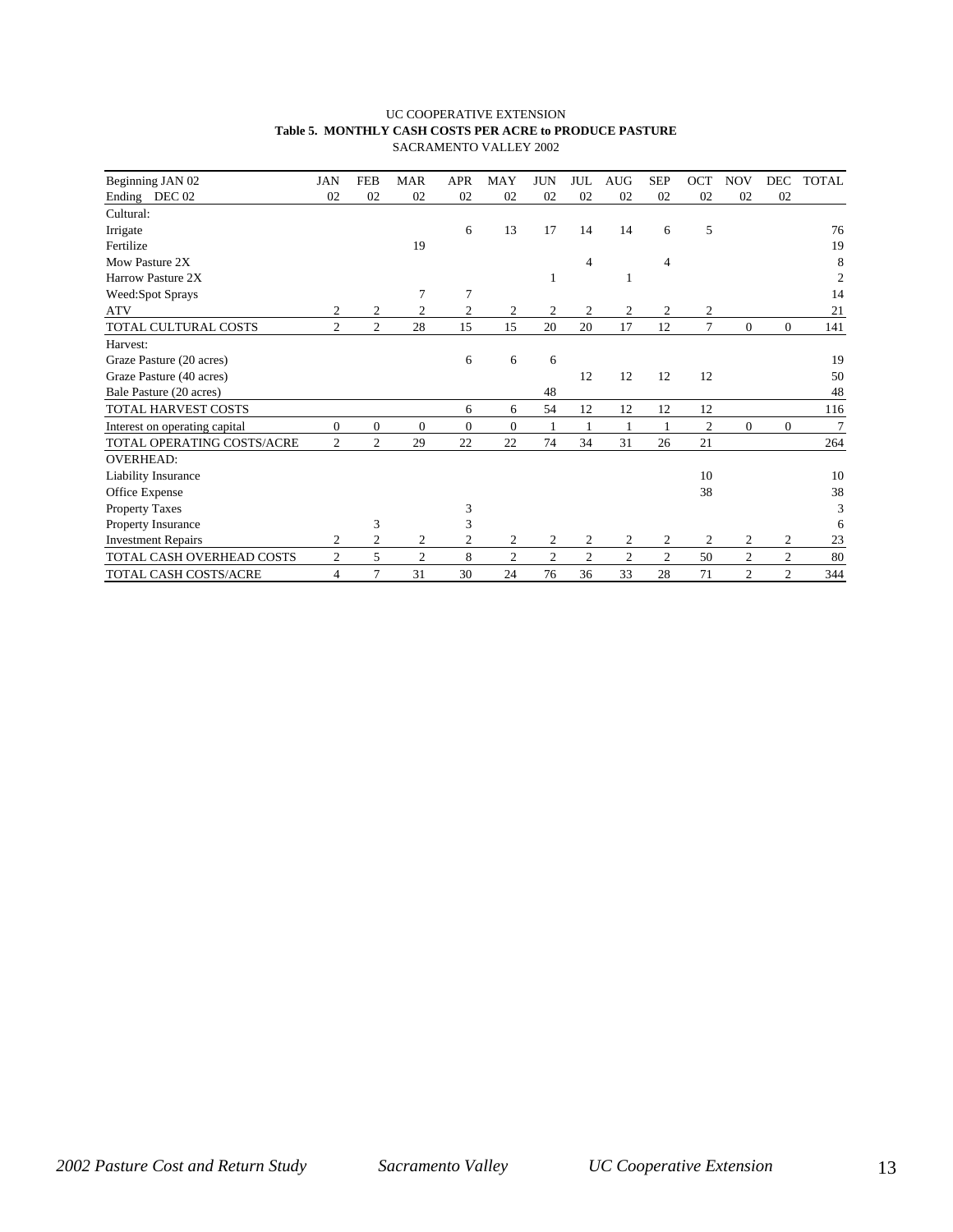#### UC COOPERATIVE EXTENSION **Table 6. WHOLE FARM ANNUAL EQUIPMENT, INVESTMENT,** and BUSINESS OVERHEAD COSTS SACRAMENTO VALLEY - 2002

#### ANNUAL EQUIPMENT COSTS

|                     |        |      |         |          | Cash Overhead |       |       |  |  |
|---------------------|--------|------|---------|----------|---------------|-------|-------|--|--|
|                     |        | Yrs  | Salvage | Capital  | Insur-        |       |       |  |  |
| Yr Description      | Price  | Life | Value   | Recovery | ance          | Taxes | Total |  |  |
| 02 45HP 2WD Tractor | 20,120 | 20   | 2.582   | 1.746    | 75            | 11    | 1,832 |  |  |
| 02 ATV 4WD          | 5.000  | 5    | 1.000   | 1.024    | 20            | 3     | 1.047 |  |  |
| $02$ Harrow $20'$   | 3.250  | 20   | 169     | 288      | 11            | 2     | 301   |  |  |
| 02 Mower Flail 8'   | 9,600  | 20   | 500     | 852      | 33            | 5     | 890   |  |  |
| TOTAL               | 37,970 |      | 4.251   | 3.910    | 139           | 21    | 4,070 |  |  |
| 40% of New Cost *   | 15.188 |      | 1.700   | 1.564    | 56            | 8     | 1.628 |  |  |

\*Used to reflect a mix of new and used equipment

#### ANNUAL INVESTMENT COSTS

|                          |         |      |         |          | Cash Overhead |              |          |        |
|--------------------------|---------|------|---------|----------|---------------|--------------|----------|--------|
|                          |         | Yrs  | Salvage | Capital  | Insur-        |              |          |        |
| Description              | Price   | Life | Value   | Recovery | ance          | Taxes        | Repairs  | Total  |
| Electric Perimeter Fence | 6.600   | 20   |         | 595      | 22            | 3            | 132      | 752    |
| Irrigation System        | 33,000  | 40   |         | 2.308    | 109           | 16           | 660      | 3,093  |
| Land                     | 100,000 | 20   | 100,000 | 6.410    | $\Omega$      | 100          | $\Omega$ | 6.510  |
| <b>Livestock Corrals</b> | 5.500   | 20   | 1.500   | 457      | 23            | 4            | 110      | 593    |
| Pasture Establishment    | 10.040  | 20   |         | 905      | 33            | $\mathbf{0}$ | $\Omega$ | 938    |
| Tools                    | 1,500   | 20   |         | 135      | 5             |              | 30       | 171    |
| VESTMENT                 | 156.640 |      | 101.500 | 10.810   | 192           | 124          | 932      | 12.057 |

#### ANNUAL BUSINESS OVERHEAD COSTS

|                     | Units/ |      | Price/ | Total |
|---------------------|--------|------|--------|-------|
| Description         | Farm   | Unit | Unit   | Cost  |
| Liability Insurance | 50     | acre | 10.08  | 504   |
| Office              | 40     | acre | 37.50  | 1.500 |

#### UC COOPERATIVE EXTENSION **Table 7. HOURLY EQUIPMENT COSTS** SACRAMENTO VALLEY -2002

|                       |        |               | <b>COSTS PER HOUR</b> |       |           |          |       |                 |  |  |  |  |
|-----------------------|--------|---------------|-----------------------|-------|-----------|----------|-------|-----------------|--|--|--|--|
|                       | Actual | Cash Overhead |                       |       | Operating |          |       |                 |  |  |  |  |
|                       | Hours  | Capital       | Insur-                |       |           | Fuel $&$ | Total | Total           |  |  |  |  |
| <b>Yr</b> Description |        | Used Recovery | ance                  | Taxes | Repairs   | Lube     |       | Oper. Costs/Hr. |  |  |  |  |
| 02 45HP 2WD Tractor   | 20.70  | 33.46         | 1.44                  | 0.22  | 0.54      | 3.20     | 3.74  | 39.05           |  |  |  |  |
| 02 ATV 4WD            | 217.40 | 1.88          | 0.04                  | 0.01  | 0.13      | 0.35     | 0.48  | 2.40            |  |  |  |  |
| 02 Harrow 20'         | 4.10   | 27.87         | 1.09                  | 0.17  | 0.42      | 0.00     | 0.42  | 29.54           |  |  |  |  |
| 02 Mower Flail 8'     | 14.70  | 23.15         | 0.91                  | 0.14  | 2.02      | 0.00     | 2.02  | 26.22           |  |  |  |  |